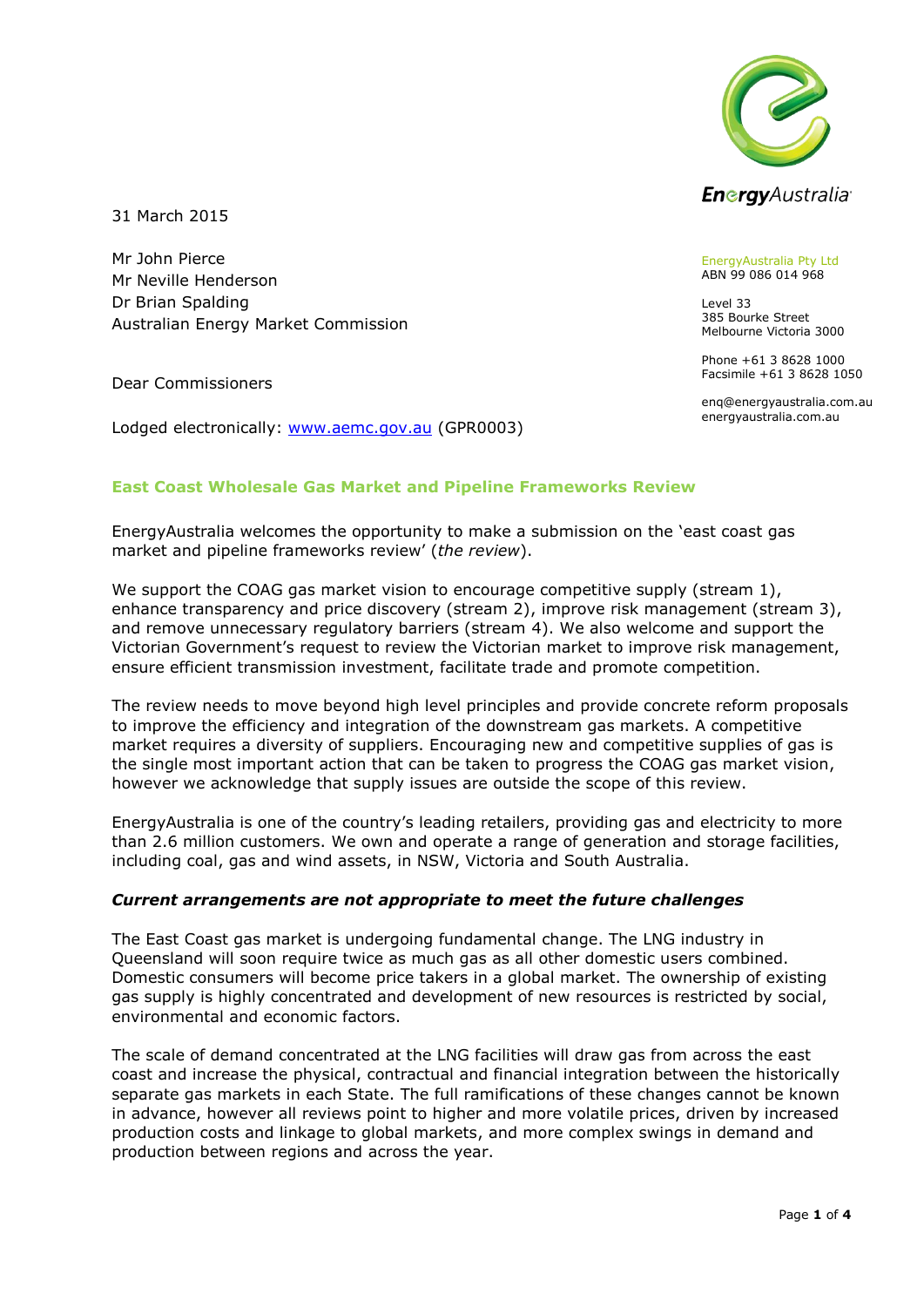The current market arrangements are not appropriate to meet the challenges of the future.

- There are three fundamentally different types of facilitated markets for trading gas: the Victorian Declared Wholesale Gas Market (DWGM), the three Short Term Trading Markets (STTMs) and the Wallumbilla Gas Supply Hub (GSH). Each is complex, and was designed independently of the others.
- Gas transportation is dominated by opaque and bespoke contract carriage arrangements. The market carriage model in Victoria is the exception, with its own complex arrangements that interface poorly with other pipelines.
- There is no transparent forward market and the ability for participants to effectively manage market risk is limited.

It is difficult to trade between markets and there are high transaction costs to trade transmission access between different participants or delivery points. The current arrangements generally developed independently in each jurisdiction to support local supply and demand, with limited interconnection between regions. The gas supply hub by contrast were specifically designed to support trading and the emerging LNG industry, however further reform and an additional hub at Moomba is required to realise the full potential benefits.

## *Reform should focus on delivering benefits to domestic end use customers*

The move to an export-dominated gas market will impact end users of gas. This is unavoidable. This review should aim to ensure the downstream gas markets and transportation arrangements are as efficient as possible, and that users are able to engage with the market to purchase gas at a competitive price.

We support the use of the National Gas Objective (NGO) to underpin the assessment framework. The NGO seeks to promote economic efficiency in the long term interests of gas consumers.

The interests of domestic end-use gas consumers should be paramount in the interpretation of the NGO. LNG facilities are producers within the global gas supply chain.

#### *A coordinated gas market development strategy is required*

A strategic gas market development strategy is needed to guide the development of the facilitated markets and transportation system. Reforms should simplify and align the facilitated markets, and facilitate efficient investment and trade in pipeline capacity.

Market reform must deliver on four key priorities.

- 1) Improve the accuracy, timeliness, and transparency of market information about physical supply and demand;
- 2) Encourage trade in pipeline capacity, and harmonise market designs and interfaces, to encourage trade between locations;
- 3) Facilitate price discovery and transparency in spot markets; and
- 4) Support the development of liquid and transparent forward markets.

EnergyAustralia has endorsed the 'Industry Statement to support the Council of Australian Government's Energy Council Gas Market Development Vision'. This statement includes five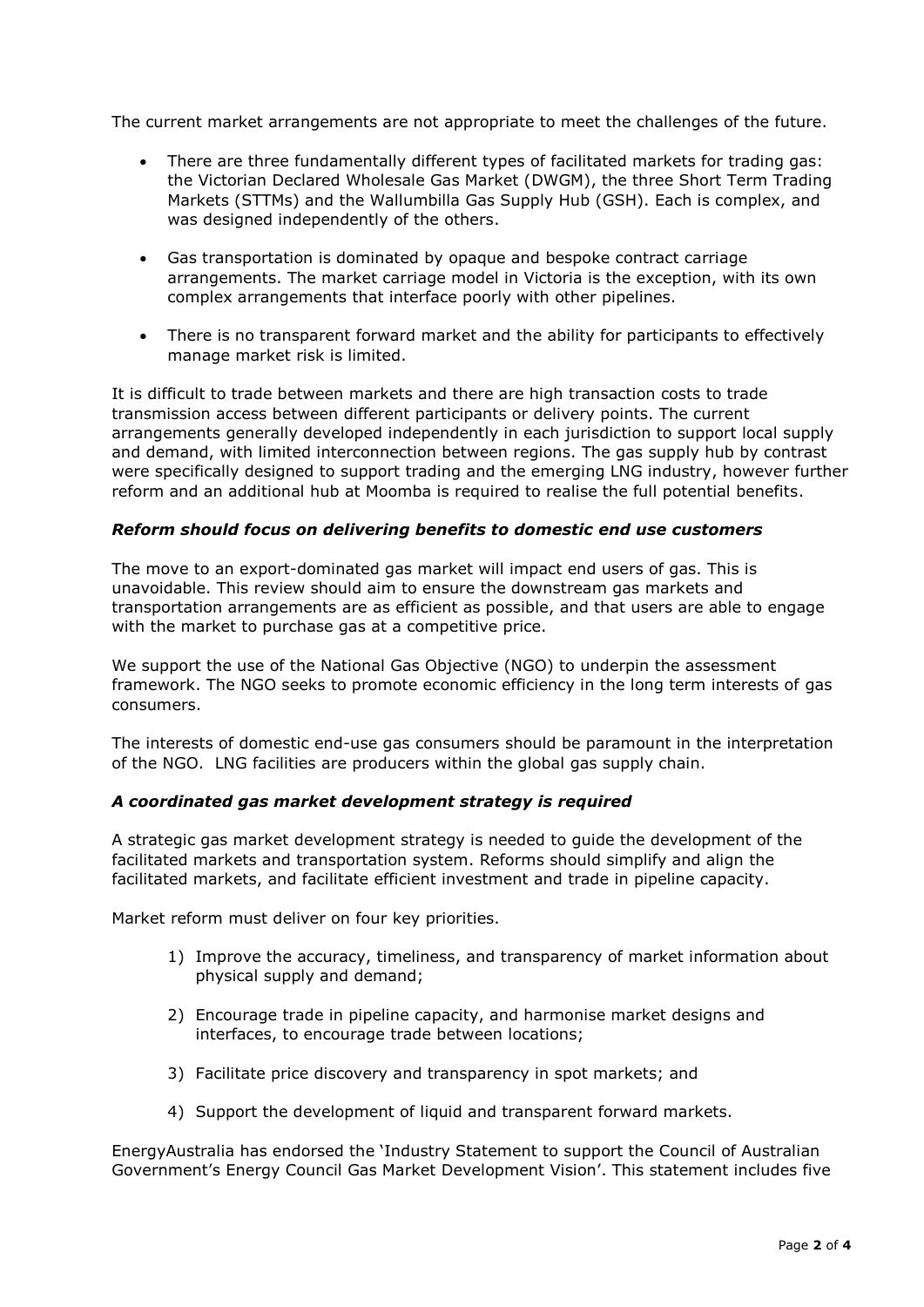principles that address the need for a clear policy and forward development strategy to improve information transparency, access to efficiently priced transport capacity and more effective facilitated markets. This statement will be submitted separately.

## *Improvements to the Facilitated Markets (STTMs, DWGM, GSH)*

The recent development of the GSH at Wallumbilla has improved price discovery and the ability to trade. Creation of a supply hub at Moomba is likely to deliver further benefits, including facilitating development of a forward market. We support the development of the gas supply hub at Moomba as a strategic location for a trading hub to support trade between Qld, NSW, SA and Victoria. Lessons from the development of the supply hubs should be considered in reviewing the design of the STTMs and DWGM.

There may be a role for AEMO, or other hub operator, to facilitate coordination to reduce the transaction costs that inhibit short term and intra-day flexibility. The review should focus on opportunities to align producer nomination times and market schedules, options to enhance intra-day flexibility, and the interaction between gas and electricity markets.

Each of the facilitated markets manages deviations and imbalances in a different manner, increasing the complexity and costs of participating in the market. This need not imply that a single approach is required, and we acknowledge that some differences reflect the inherent differences in the underlying physical networks. Market development needs to focus on improvements targeted to individual markets but guided by a coherent strategy.

Linking the domestic gas market with international markets will increase the need for effective gas hedging markets. It will also increase the complexity are producers seek to price gas with reference to oil in US dollars. Hedging the risks associated with gas contracts will therefore require the hedging currency and oil price risk.

There will be costs to develop the markets. These costs need to be considered against the long term benefits of improved market efficiency.

#### *Transmission investment, access and trading*

Efficient investment in, and access to, pipeline capacity is essential. Gas transmission is highly capital intensive and its development needs to be underwritten by consumers either via long term supply contracts in the 'contract carriage' model, or by economic regulation in the 'market carriage' model in the Victorian Declared Transmission System (DTS).

Both models have their advantages and disadvantages. It is likely that both approaches will continue to coexist in the Australian gas market and it is therefore important that the two systems interact effectively.

For contract carriage pipelines, the review should concentrate on identifying opportunities to improve short term trading and capacity utilisation through standardisation of contracts, simplified processes to change delivery points, and reducing the search and transaction costs for short term trades. The holders of existing capacity have strong commercial incentives trade and reform should focus on removing barriers to mutually beneficial trades occurring.

For the market carriage Victorian system, the review should focus on ensuring efficient and timely investment in new capacity, improving participants' ability to manage risk, and the interaction with contract carriage pipelines at the boundary.